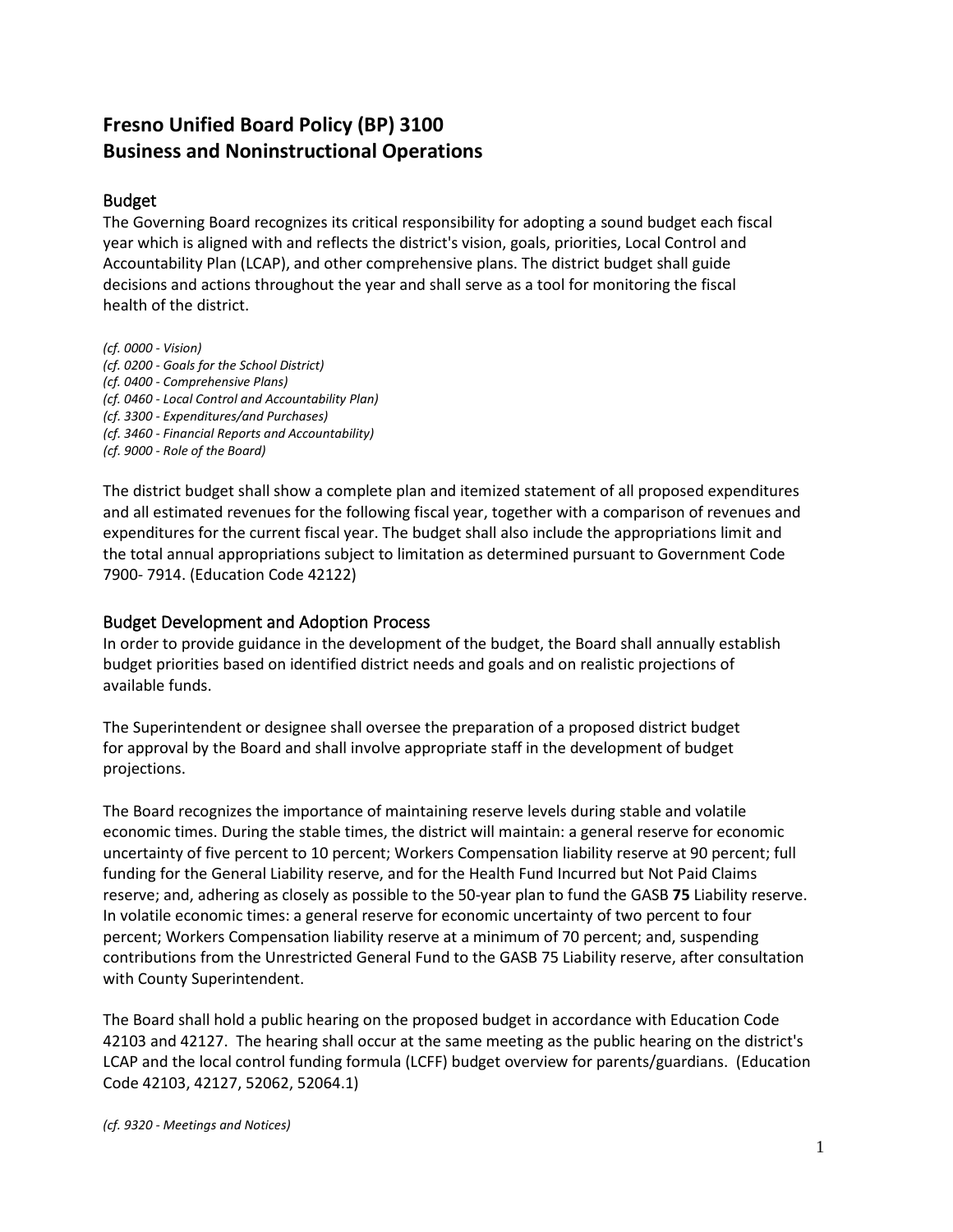*(cf. 9322 - Agenda/Meeting Materials) (cf. 9323 - Meeting Conduct)*

The Board shall adopt the district budget at a public meeting held after the date of the public hearing but on or before July 1 of each year. The Board shall adopt the budget following its adoption of the LCAP, or annual update to the LCAP, and the LCFF budget overview for parents/guardians. The budget shall include the expenditures necessary to implement the LCAP or the annual update to the LCAP. (Education Code42127, 52062)

The budget that is presented at the public hearing as well as the budget formally adopted by the Board shall adhere to the state's Standardized Account Code Structure as prescribed by the Superintendent of Public Instruction (SPI). (Education Code 42126, 42127)

The Superintendent or designee may supplement this format with additional information as necessary to effectively communicate the budget to the Board, staff, and public.

No later than five days after the Board adopts the district budget or by July 1, whichever occurs first, the Board shall file with the County Superintendent of Schools the adopted district budget and supporting data. The budget and supporting data shall be maintained and made available for public review. (Education Code 42127)

#### *(cf. 1340 - Access to District Records)*

If the County Superintendent disapproves or conditionally approves the district's budget, the Board shall review and respond to their recommendations at a public meeting on or before October 8. The response shall include any revisions to the adopted budget and any other proposed actions to be taken as a result of those recommendations. (Education Code 42127)

#### Budget Criteria and Standards

The Superintendent or designee shall develop a district budget in accordance with state criteria and standards specified in 5 CCR 15440-15450 as they relate to projections of average daily attendance (ADA), enrollment, ratio of ADA to enrollment, local control funding formula revenue, salaries and benefits, other revenues and expenditures, facilities maintenance, deficit spending, unrestricted general fund balance, and reserves. In addition, they shall provide the supplemental information specified in 5 CCR 15451 which addresses the methodology and budget assumptions used, contingent liabilities, use of one-time revenues for ongoing expenditures, use of ongoing revenues for one-time expenditures, contingent revenues, contributions, long-term commitments, unfunded liabilities, status of collective bargaining agreements, the LCAP, and LCAP expenditures. (Education Code 33128, 33128.3, 33129, 42127.01; 5 CCR 15440-15451)

The district budget shall provide for increasing or improving services for unduplicated students at least in proportion to the increase in funds apportioned on the basis of the number and concentration of unduplicated students in accordance with 5 CCR 15496. Unduplicated students are students who are eligible for free or reduced-price meals, English learners, and/or foster youth. (Education Code 42238.07; 5 CCR 15496)

*(cf. 3553 - Free and Reduced Price Meals) (cf. 6173.1 - Education for Foster Youth) (cf. 6174 - Education for English Language Learners)*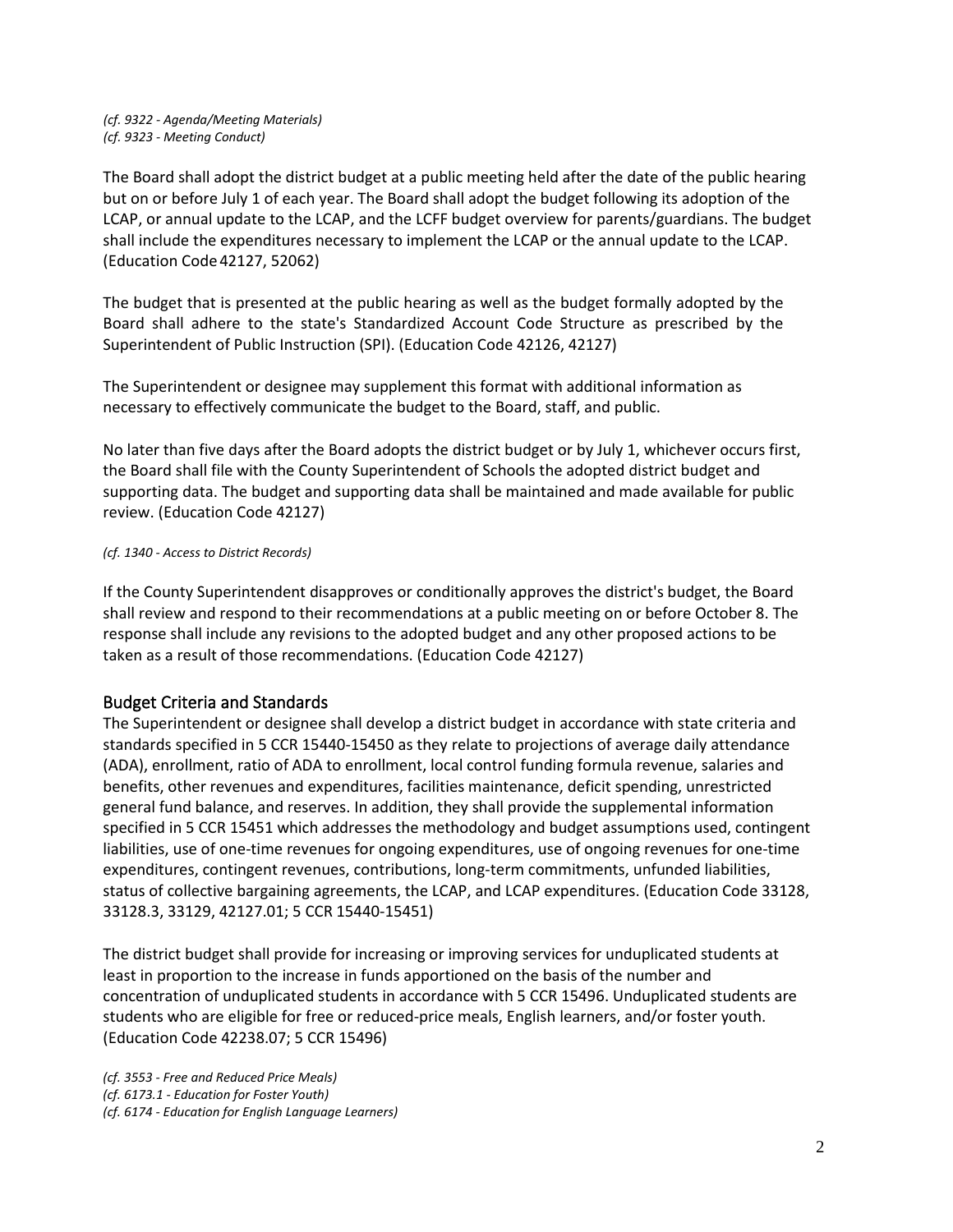The Board may establish other budget assumptions or parameters which may take into consideration the stability of funding sources, legal requirements and constraints on the use of funds, anticipated increases and/or decreases in the cost of services and supplies, program requirements, and any other factors necessary to ensure that the budget is a realistic plan for district revenues and expenditures.

*(cf. 2210 - Administrative Discretion Regarding Board Policy) (cf.3110 - Transfer of Funds)*

### Fund Balance

The district shall classify fund balances in compliance with Governmental Accounting Standards Board (GASB) Statement 54, as follows:

- 1. Nonspendable fund balance includes amounts that are not expected to be converted to cash, such as resources that are not in a spendable form (e.g., inventories and prepaids) or that are legally or contractually required to be maintained intact.
- 2. Restricted fund balance includes amounts constrained to specific purposes by their providers or by law.
- 3. Committed fund balance includes amounts constrained to specific purposes by the Board.
- 4. For this purpose, all commitments of funds shall be approved by a majority vote of the
- 5. Board. The constraints shall be imposed no later than the end of the reporting period of June 30, although the actual amounts may be determined subsequent to that date but priorto the issuance of the financial statements.
- 6. Assigned fund balance includes amounts which are intended for a specific purpose but do not meet the criteria to be classified as restricted or committed.
- 7. The Board delegates authority to assign funds to the assigned fund balance to the Superintendent or designee and authorizes the assignment of such funds to be made any time prior to the issuance of the financial statements. The Superintendent may further delegate the authority to assign funds at their discretion.
- 8. Unassigned fund balance includes amounts that are available for anypurpose.

When multiple types of funds are available for an expenditure, the district shall first utilize funds from the restricted fund balance as appropriate, then from the committed fund balance, then from the assigned fund balance, and lastly from the unassigned fundbalance.

The Board intends to maintain a minimum assigned and unassigned fund balance in an amount the Board deems sufficient to maintain fiscal solvency and stability and to protect the district against unforeseen circumstances.

If the assigned and unassigned fund balance falls below the level set by the Board due to an emergency situation, unexpected expenditures, or revenue shortfalls, the Board shall develop a plan to recover the fund balance which may include dedicating new unrestricted revenues,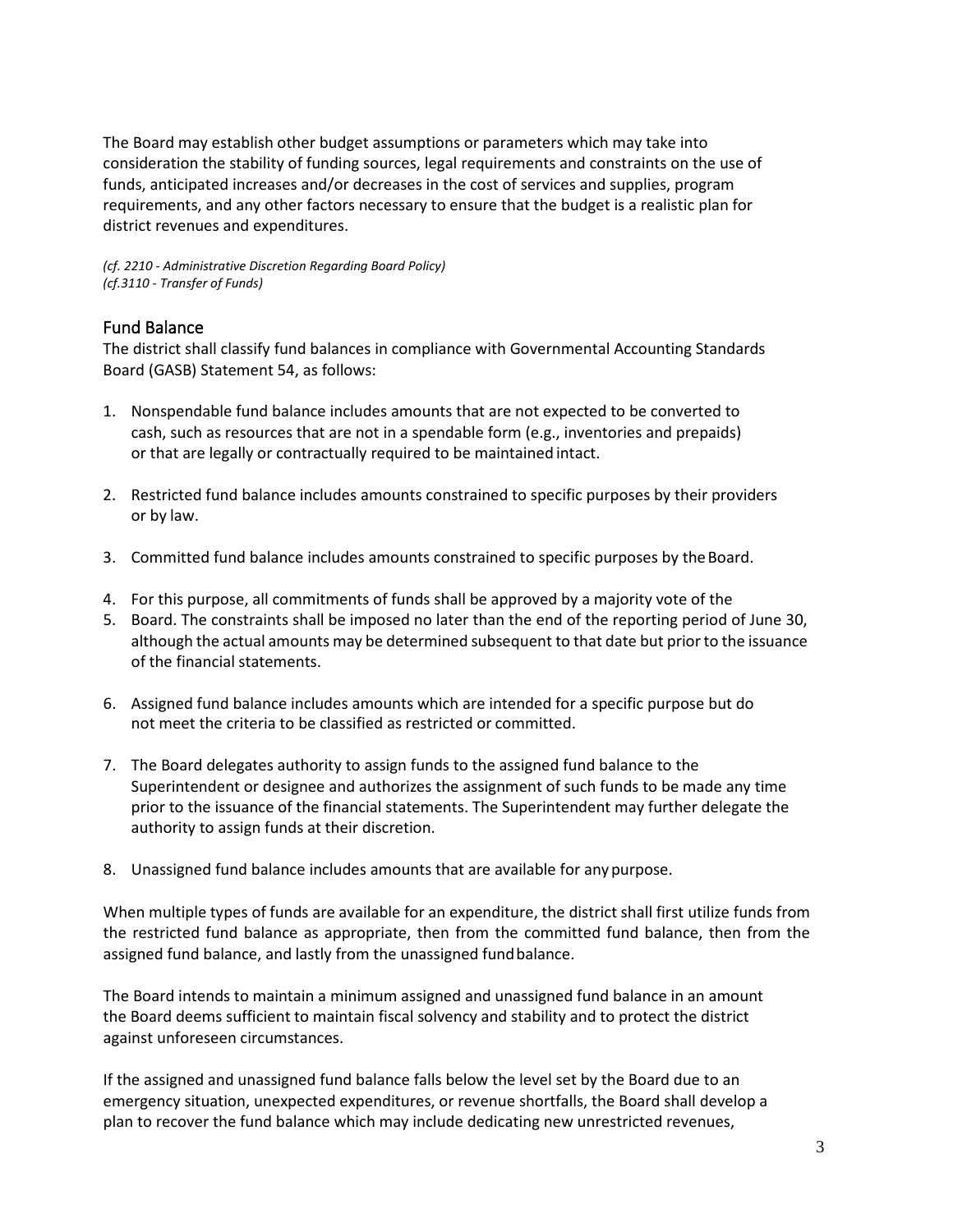reducing expenditures, and/or increasing revenues or pursuing other funding sources.

### Reserve Balance

The district budget shall include a minimum reserve balance for economic uncertainties that is consistent with the percentage or amount specified in 5 CCR 15450.

In any year that the district is notified by the Superintendent of Public Instruction that the amount of monies in the state Public School System Stabilization Account equals or exceeds three percent of the combined total of general fund revenues appropriated for school districts and allocated local proceeds of taxes, the district budget shall not contain a combined assigned or unassigned ending general fund balance that is in excess of 10 percent of these funds. (Education Code 41202, 42127.01)

## Long-Term Financial Obligations

The district's current-year budget and multi-year projections shall include adequate provisions for addressing the district's long-term financial obligations, including, but not limited to, longterm

obligations resulting from collective bargaining agreements, financing of facilities projects, unfunded or future liability for retiree benefits, and accrued workers' compensation claims.

*(cf. 4141/4241 - Collective Bargaining agreement) (cf. 4154/4254/4354 - Health and Welfare Benefits) (cf. 7210 - Facilities Financing) (cf. 9250 - Remuneration, Reimbursement and Other Benefits)*

The Board shall approve a plan for meeting the district's long-term obligations to fund nonpension, other postemployment benefits (OPEBs). This plan shall include a specific funding strategy and the method that will be used to finance the district's annual fiscal obligations for such benefits in a manner that continually reduces the deficit to the district to the extent possible. The Board reserves the authority to review and amend the funding strategy as necessary to ensure that it continues to serve the best interests of the district and maintains flexibility to adjust for changing budgetary considerations.

When the Superintendent or designee presents a report to the Board on the estimated accrued but unfunded cost of OPEBs, the Board shall disclose, whether or not it will reserve a sufficient amount of money in its budget to fund the present value of the benefits of existing retirees and/or the future cost of employees who are eligible for benefits in the current fiscal year. (Education Code 42140)

When the Superintendent or designee presents a report to the Board on the estimated accrued but unfunded cost of workers' compensation claims, the Board shall disclose, whether or not it will reserve in the budget sufficient amounts to fund the present value of accrued but unfunded workers' compensation claims or if it is otherwise decreasing the amount in its workers' compensation reserve fund. The Board shall annually certify to the County Superintendent the amount, if any, that it has decided to reserve in the budget for these costs. The Board shall submit to the County Superintendent any budget revisions that may be necessary to account for this budget reserve. (Education Code 42141)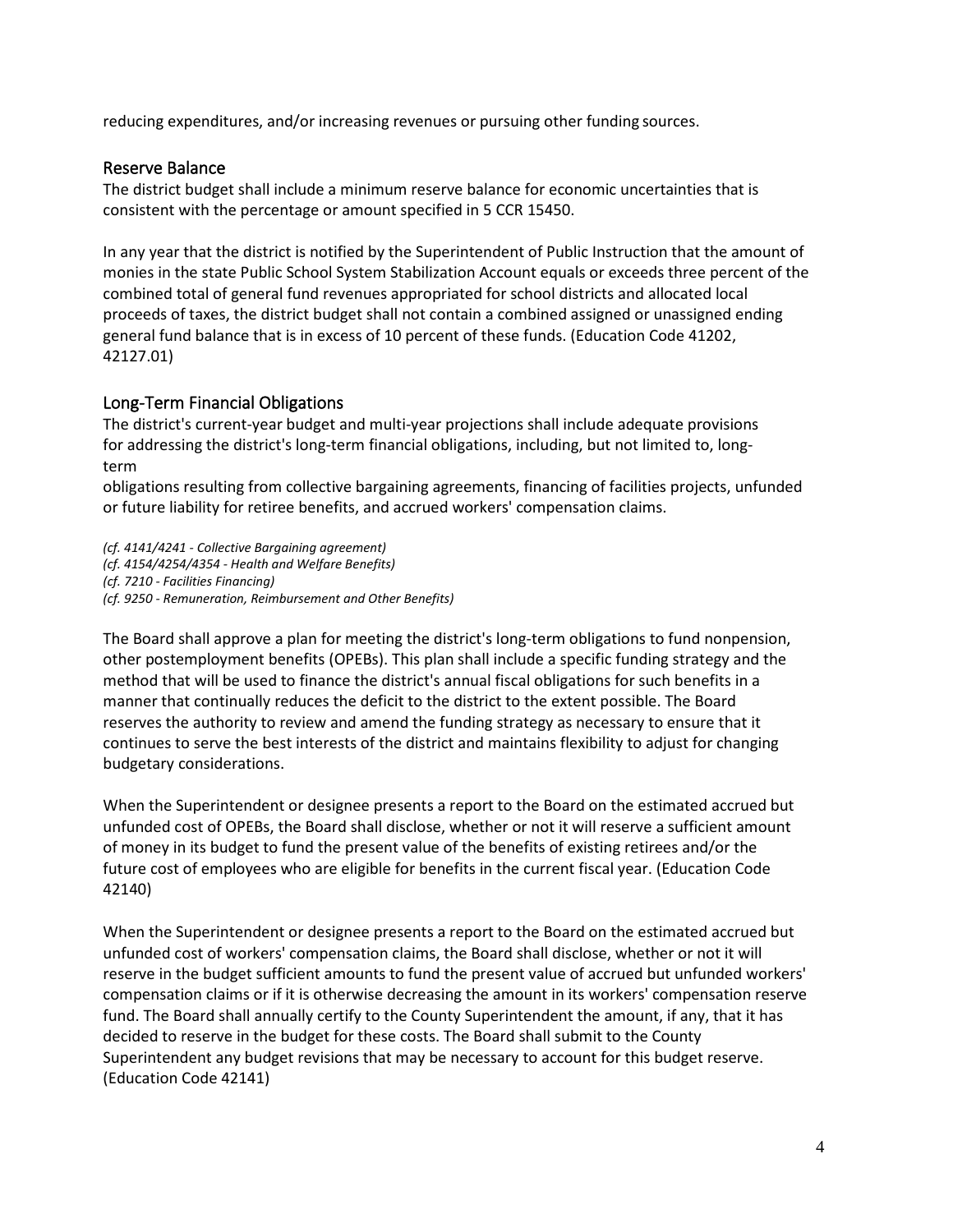#### Budget Amendments

No later than 45 days after the Governor signs the annual Budget Act, the Superintendent or designee shall make available for public review any revisions in budgeted revenues and expenditures which occur as a result of the funding made available by that Budget Act. (Education Code 42127)

Whenever revenues and expenditures change significantly throughout the year, the Superintendent or designee shall recommend budget amendments to ensure accurate projections of the district's net ending balance. When final figures for the prior-year budget are available, this information shall be used as soon as possible to update the current-year budget's beginning balance and projected revenues and expenditures.

In addition, budget amendments shall be submitted for Board approval as necessary when collective bargaining agreements are accepted, district income declines, increased revenues or unanticipated savings are made available to the district, program proposals are significantly different from those approved during budget adoption, interfund transfers are needed to meet actual program expenditures, and/or other significant changes occur that impact budget projections.

*Fresno Unified School District prohibits discrimination, harassment, intimidation, and bullying based on actual or perceived*  race, color, ethnicity, national origin, immigration status, ancestry, age, creed, religion, political affiliation, gender, gender *identity, gender expression, genetic information, mental or physical disability, sex, sexual orientation, marital status, pregnancy or parental status, medical information, military veteran status, or association with a person or a group with one or more of these actual or perceived characteristics or any other basis protected by law or regulation, in its educational program(s) or employment.*

Legal Reference:

EDCUCATION CODE 1240 Duties of county superintendent of schools 33127-33131 Standards and criteria for local budgets and expenditures 41202 Determination of minimum level of education funding 42103 Public hearing on proposed budget; requirements for content of proposed budget 42122-42129 Budget requirements 42130-42134 Financial certifications 42140-4214**2** Disclosure of fiscal obligations 42238-42251 Apportionments to districts, especially: 42238.01-42238.07 Local control funding formula 42602 Use of unbudgeted funds 42610 Appropriation of excess funds and limitation thereon 45253 Annual budget of personnel commission 45254 First year budget of personnel commission 52060- 52077 Local control and accountability plan GOVERNMENT CODE 7900-7914 Appropriations limit CODE OF REGULATIONS, TITLE 5 15060 Standardized account code structure 15440-15451 Criteria and standards for school district budgets 15494- 15494-15497 Local control funding formula, supplemental and concentration grant expenditures Management Resources:

CALIFORNIA DEPARTMENT OF EDUCATION PUBLICATIONS California School Accounting Manual New Requirements for Reporting Fund Balance in Governmental Funds, January 7, 2011

FISCAL CRISIS AND MANAGEMENT ASSISTANCE TEAM PUBLICATIONS Fiscal Oversight Guide for AB 1200, AB 2756 and Subsequent Related Legislation, September 2006